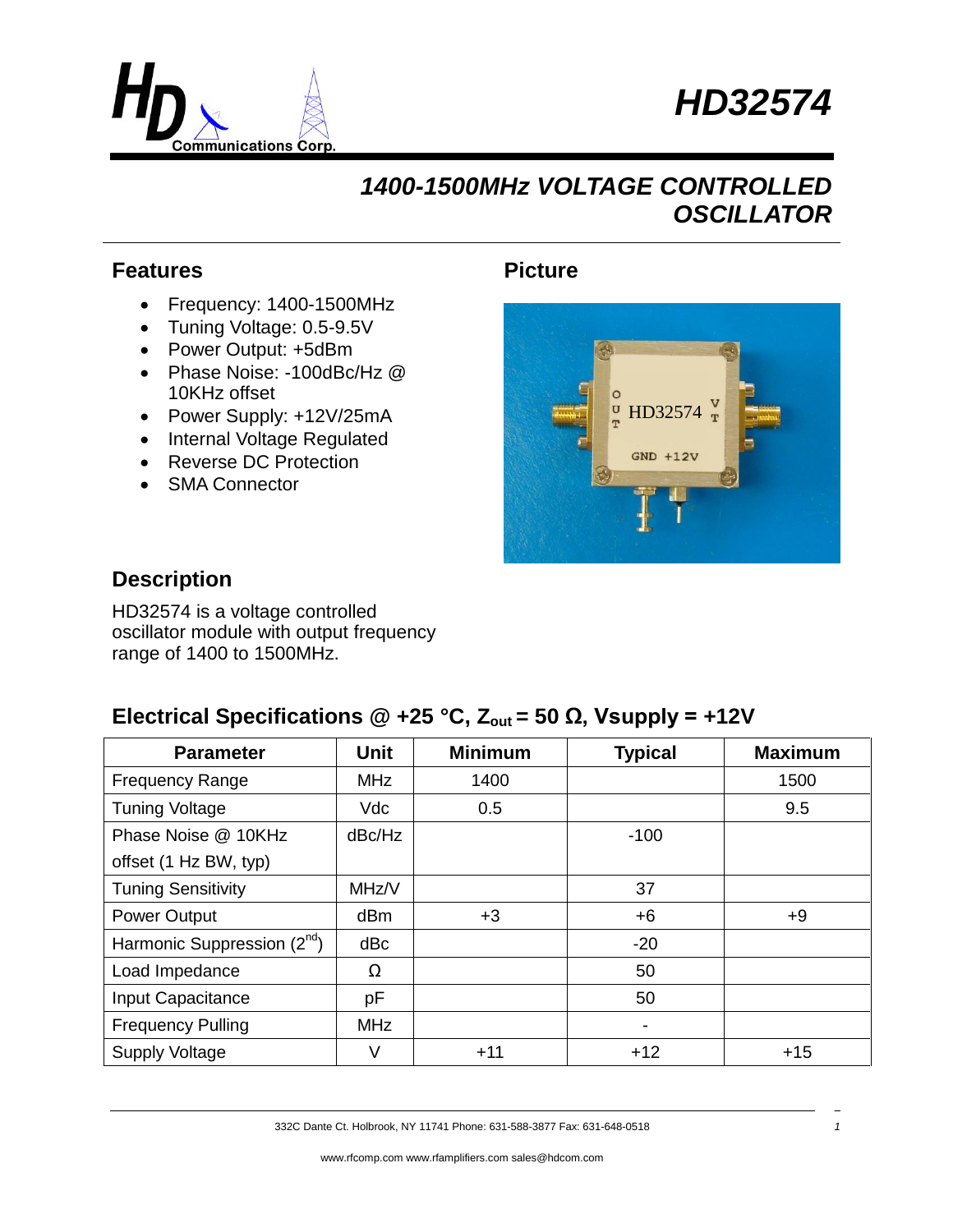



## *1400-1500MHz VOLTAGE CONTROLLED OSCILLATOR*

| $\sim$<br><b>Operating Temp Range</b><br>-40 | +85 |
|----------------------------------------------|-----|
| <b>Supply Current</b><br>mA                  | ω   |

**Typical Performance @ +25 °C**





332C Dante Ct. Holbrook, NY 11741 Phone: 631-588-3877 Fax: 631-648-0518